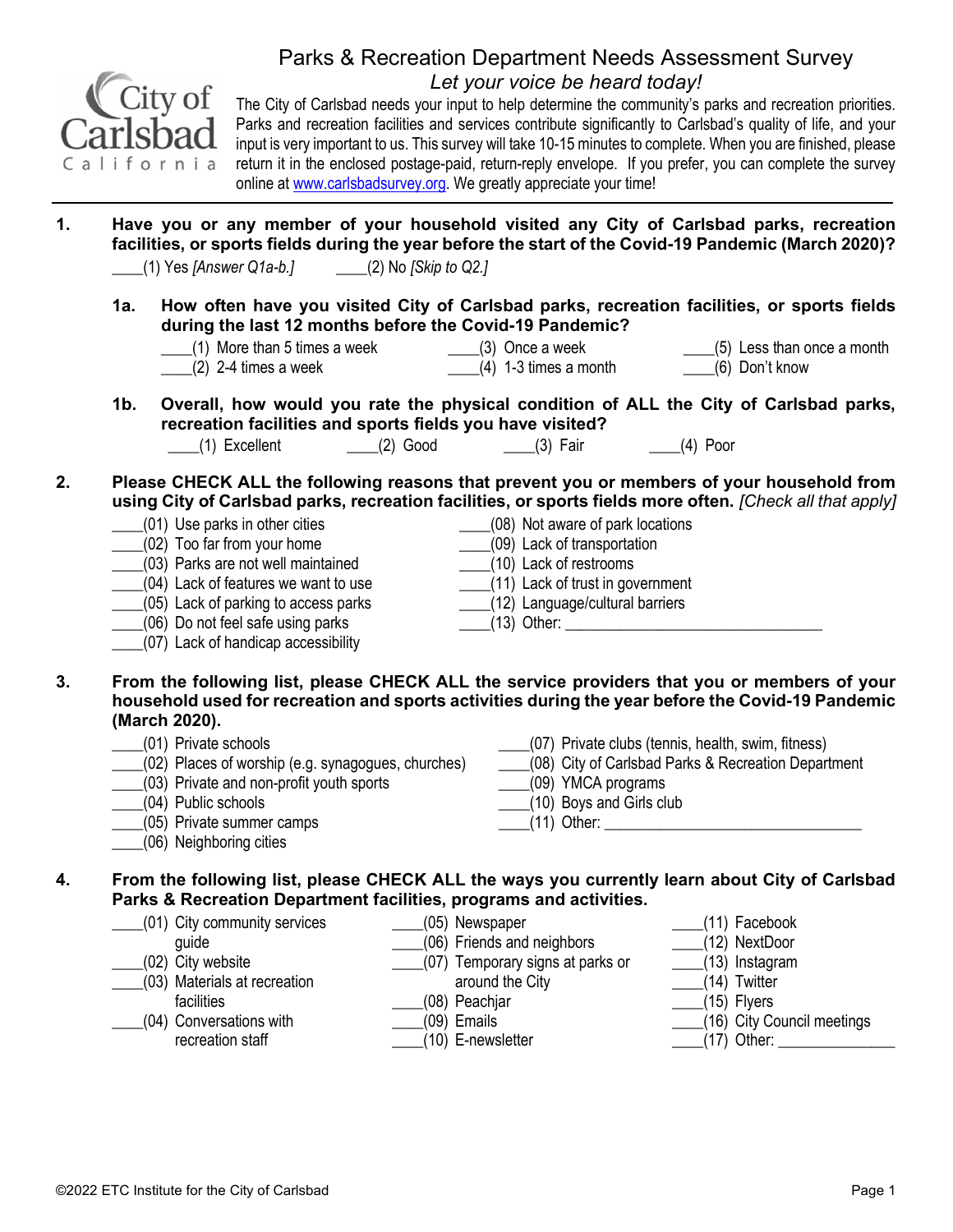|    |             |                                                                                                                           |                         | in your answers below using the numbers from the list in Question 4, or circle "NONE."                                                                                                                              | the City use to communicate with you about recreation facilities, programs and activities? [Write |
|----|-------------|---------------------------------------------------------------------------------------------------------------------------|-------------------------|---------------------------------------------------------------------------------------------------------------------------------------------------------------------------------------------------------------------|---------------------------------------------------------------------------------------------------|
|    |             |                                                                                                                           | 1st: 2nd: 2nd: 3rd: 3ml | <b>NONE</b>                                                                                                                                                                                                         |                                                                                                   |
| 6. |             | (1) Yes [Answer Q6a-b.] (2) No [Skip to Q7]                                                                               |                         | Has your household participated in any programs offered by the City of Carlsbad Parks &<br>Recreation Department during the past 12 months before the Covid-19 Pandemic?                                            |                                                                                                   |
|    | 6а.         |                                                                                                                           |                         | How many City of Carlsbad Parks & Recreation Department programs did you or members<br>of your household participate in during the 12 months before the Covid-19 Pandemic?<br>(1) One (2) 2-3 (3) 4-6 (4) 7 or more |                                                                                                   |
|    | 6b.         |                                                                                                                           |                         | How would you rate the overall quality of the City of Carlsbad Parks & Recreation<br>Department programs in which your household has participated?<br>(1) Excellent _______(2) Good _______(3) Fair _______(4) Poor |                                                                                                   |
| 7. | that apply] |                                                                                                                           |                         | Please CHECK ALL the following reasons that prevent you and members of your household from<br>participating in City of Carlsbad Parks & Recreation Department programs more often. [Check all                       |                                                                                                   |
|    |             | (01) Lack of quality instructors<br>(02) Outdated facilities<br>(03) Use programs of other agencies                       |                         | (10) Program not offered<br>(11) Registration is difficult<br>(12) Poor customer service by staff                                                                                                                   |                                                                                                   |
|    |             | (04) I don't know what is offered<br>(05) Lack of quality programs<br>(06) Fees are too high<br>(07) Too far from my home |                         | (13) Lack of transportation<br>(14) Lack of right program equipment<br>(15) Too busy/Not interested<br>(16) Language / cultural barriers                                                                            |                                                                                                   |

5. From the list in Question 4, which THREE methods of communication would you MOST PREFER

- \_\_\_\_(17) Other: \_\_\_\_\_\_\_\_\_\_\_\_\_\_\_\_\_\_\_\_\_\_\_\_\_\_\_\_\_\_\_\_
- \_\_\_\_(08) Program times are not convenient \_\_\_\_(09) Classes are full
	- 8. Please indicate your level of agreement with the following statements concerning some potential benefits of the City of Carlsbad's parks and recreation system by circling the corresponding number.

|     | The parks and recreation system in Carlsbad                                                             |   | Agree | Neutral | <b>Disagree</b> | Strongly<br><b>Disagree</b> | Don't<br>Know |
|-----|---------------------------------------------------------------------------------------------------------|---|-------|---------|-----------------|-----------------------------|---------------|
|     | 01. Improves my (my household's) physical health and fitness                                            | 5 | 4     | 3       |                 |                             |               |
|     | 02. Helps improve community safety and keep youth out of trouble                                        | 5 | 4     | 3       | 2               |                             | 9             |
|     | 03. Makes Carlsbad a more desirable place to live                                                       | 5 | 4     | 3       | 2               |                             | 9             |
|     | 04. Preserves open space and protects the environment                                                   | 5 | 4     | 3       | 2               |                             | 9             |
|     | 05. Increases my (my household's) property value                                                        |   | 4     | 3       | 2               |                             | 9             |
|     | 06. Improves my (my household's) mental health and reduces stress                                       |   | 4     | 3       | 2               |                             | 9             |
|     | 07. Provides positive social interactions for me (my household/family)                                  |   | 4     | 3       | 2               |                             | 9             |
|     | 08. Helps to attract new residents and businesses                                                       |   | 4     | 3       | 2               |                             | 9             |
|     | 09. Promotes tourism to the city and the region                                                         |   | 4     | 3       | 2               |                             | 9             |
|     | 10. Positively impacts economic/business development                                                    | 5 | 4     | 3       | $\mathfrak{p}$  |                             | 9             |
|     | 11. Is accessible to all age groups                                                                     | 5 | 4     | 3       | 2               |                             | 9             |
|     | 12. Provides jobs/professional development for youth                                                    |   | 4     | 3       | $\mathfrak{D}$  |                             | 9             |
|     | 13. Provides community volunteer opportunities                                                          |   | 4     | 3       | 2               |                             | 9             |
| 14. | Provides access to specialized offerings for various groups e.g. Senior<br>Center / Teen programs, etc. | 5 | 4     | 3       | ŋ               |                             | 9             |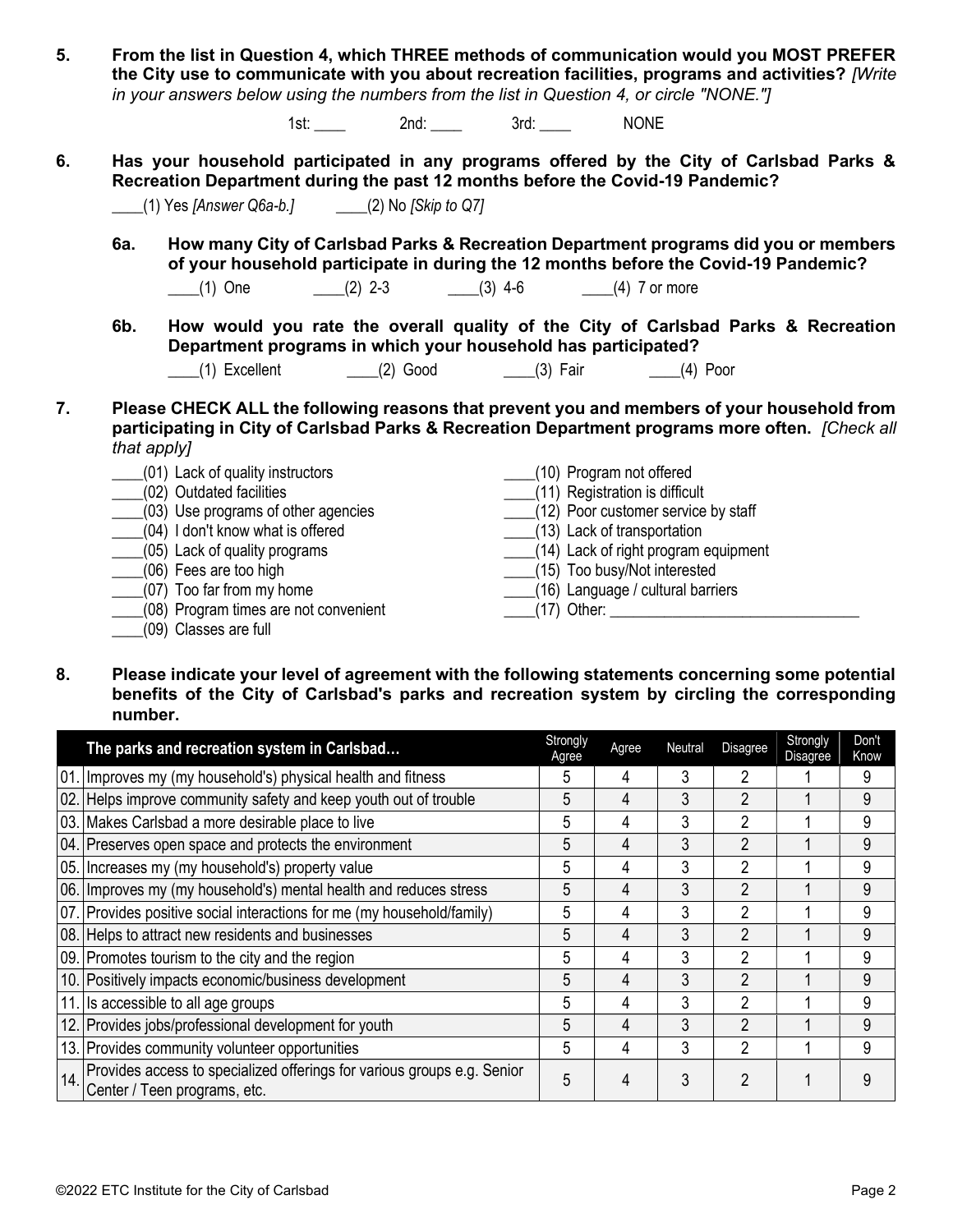9. Please indicate if you or any member of your household has a need for each of the City of Carlsbad parks and recreation facilities/amenities listed below by circling either "Yes" or "No."

If "Yes," please rate how well your need for facilities/amenities of this type are being met using a scale of 1 to 4, where 4 means "Fully Met," and 1 means "Not Met."

|     |                                                                      | Do you have a need |                               | If "Yes," how well are your needs being met? |                   |                |         |  |
|-----|----------------------------------------------------------------------|--------------------|-------------------------------|----------------------------------------------|-------------------|----------------|---------|--|
|     | <b>Type of Facility/Amenity</b>                                      |                    | for this<br>facility/amenity? |                                              | <b>Mostly Met</b> | Partly Met     | Not Met |  |
| 01. | Universally accessible playground equipment                          | Yes                | <b>No</b>                     | 4                                            | 3                 | 2              |         |  |
| 02. | Adventure facility (rock wall, ropes course)                         | Yes                | No                            | 4                                            | 3                 | $\overline{2}$ |         |  |
| 03. | Bike park (pump/skills track)                                        | Yes                | No                            | 4                                            | 3                 | $\overline{2}$ |         |  |
| 04. | Community gardens                                                    | Yes                | <b>No</b>                     | 4                                            | 3                 | $\overline{2}$ |         |  |
| 05. | Community parks                                                      | Yes                | <b>No</b>                     | 4                                            | 3                 | $\overline{2}$ |         |  |
| 06. | Concessions                                                          | Yes                | <b>No</b>                     | 4                                            | 3                 | $\overline{2}$ |         |  |
| 07. | Dining / retail                                                      | Yes                | <b>No</b>                     | 4                                            | 3                 | $\overline{2}$ |         |  |
| 08. | Disc golf course                                                     | Yes                | <b>No</b>                     | 4                                            | 3                 | $\overline{2}$ |         |  |
| 09. | Family picnic areas - covered and uncovered                          | Yes                | <b>No</b>                     | 4                                            | 3                 | $\overline{2}$ |         |  |
| 10. | Game tables (e.g. chess, checkers, dominoes etc.)                    | Yes                | <b>No</b>                     | 4                                            | 3                 | $\overline{2}$ |         |  |
| 11. | Multigenerational community center                                   | Yes                | <b>No</b>                     | $\overline{4}$                               | 3                 | $\overline{2}$ |         |  |
| 12. | Multipurpose diamond fields (e.g. Baseball/<br>Softball/Cricket)     | Yes                | No                            | 4                                            | 3                 | $\overline{2}$ |         |  |
| 13. | Multipurpose Rectangular Fields<br>(Soccer/Football/Lacrosse/ Rugby) | Yes                | <b>No</b>                     | 4                                            | 3                 | $\overline{2}$ |         |  |
| 14. | Neighborhood parks                                                   | Yes                | <b>No</b>                     | 4                                            | 3                 | $\overline{2}$ |         |  |
| 15. | Off-leash dog parks                                                  | Yes                | <b>No</b>                     | 4                                            | 3                 | $\overline{2}$ |         |  |
| 16. | Ornamental / interpretive gardens                                    | Yes                | <b>No</b>                     | 4                                            | 3                 | $\overline{2}$ |         |  |
| 17. | Outdoor basketball / volleyball courts                               | Yes                | <b>No</b>                     | 4                                            | 3                 | $\overline{2}$ |         |  |
| 18. | <b>Outdoor Pickleball courts</b>                                     | Yes                | <b>No</b>                     | 4                                            | 3                 | $\overline{2}$ |         |  |
| 19. | Outdoor swimming pools                                               | Yes                | <b>No</b>                     | 4                                            | 3                 | $\overline{2}$ |         |  |
| 20. | Skate parks                                                          | Yes                | <b>No</b>                     | 4                                            | 3                 | $\overline{2}$ |         |  |
| 21. | Tennis courts                                                        | Yes                | <b>No</b>                     | 4                                            | 3                 | $\overline{2}$ |         |  |
| 22. | Other:                                                               | Yes                | <b>No</b>                     | 4                                            | 3                 | $\overline{2}$ |         |  |

10. Which FOUR facilities/amenities from the list in Question 9 are MOST IMPORTANT to your household? [Write in your answers below using the numbers from the list in Question 9, or circle "NONE."]

1st: \_\_\_\_ 2nd: \_\_\_ 3rd: \_\_\_ 4th: NONE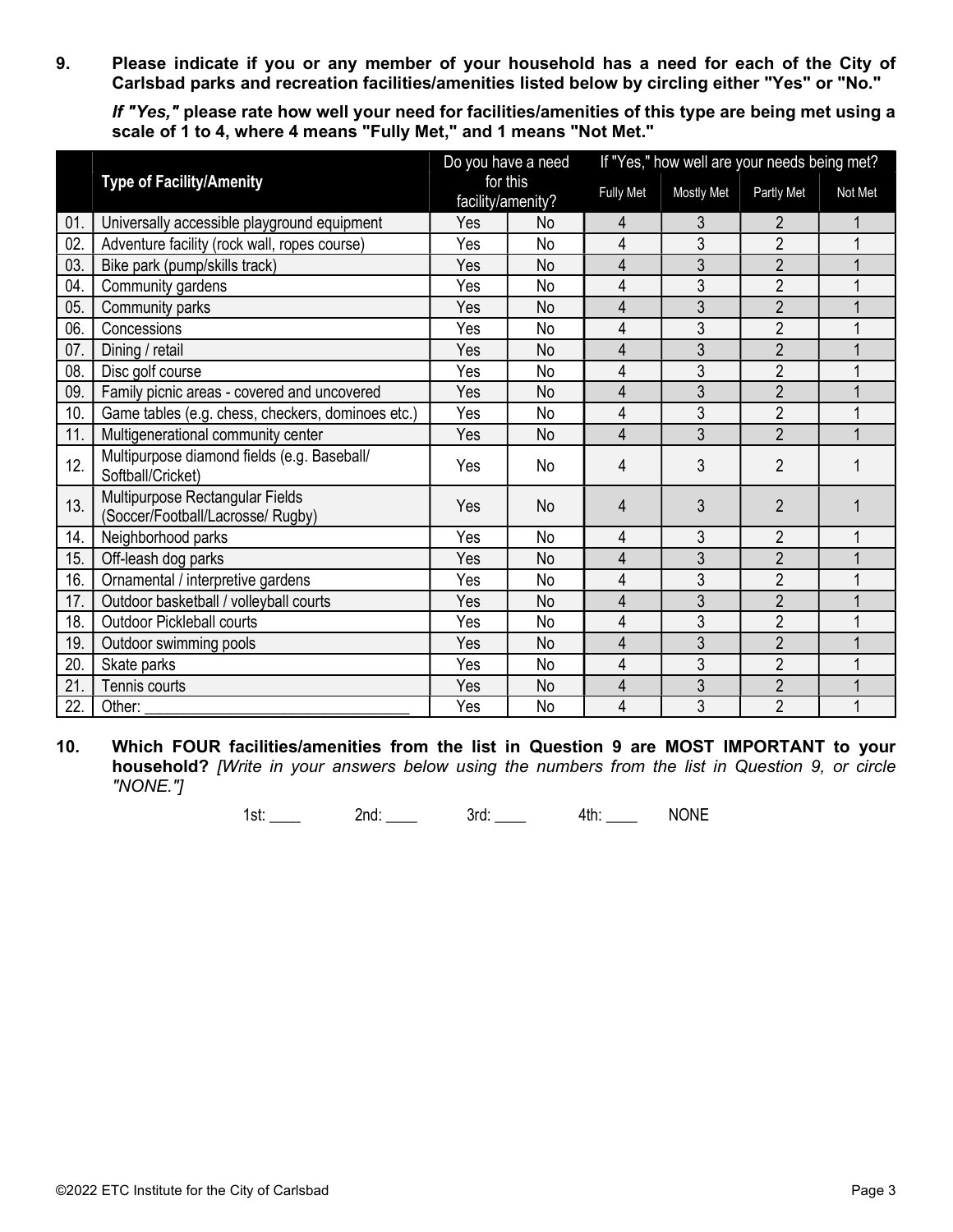11. Please indicate if you or any member of your household has a need for each of the recreation programs in the City of Carlsbad listed below by circling either "Yes" or "No."

If "Yes," please rate how well your need for recreation programs of this type are being met using a scale of 1 to 4, where 4 means "Fully Met," and 1 means "Not Met."

|     |                                                                                                               |     | Do you have a need |                  | If "Yes," how well are your needs being met? |                |         |  |  |
|-----|---------------------------------------------------------------------------------------------------------------|-----|--------------------|------------------|----------------------------------------------|----------------|---------|--|--|
|     | <b>Type of Program</b>                                                                                        |     | for this program?  | <b>Fully Met</b> | Mostly Met                                   | Partly Met     | Not Met |  |  |
| 01. | Adult fitness and wellness programs                                                                           | Yes | <b>No</b>          | 4                | 3                                            | $\overline{2}$ |         |  |  |
| 02. | Adult sports programs                                                                                         | Yes | No                 | 4                | $\overline{3}$                               | $\overline{2}$ |         |  |  |
| 03. | Aquatics programming (swim lessons,<br>recreation/lap swim, competitive training, etc.)                       | Yes | No                 | 4                | 3                                            | $\overline{2}$ |         |  |  |
| 04. | Before and after school programs                                                                              | Yes | <b>No</b>          | $\overline{4}$   | 3                                            | $\overline{2}$ | 1       |  |  |
| 05. | City-sponsored special events (Eggstravaganza,<br>Holiday at the Rancho, Teen Scene, Movie Night,<br>$etc.$ ) | Yes | <b>No</b>          | 4                | 3                                            | $\overline{2}$ |         |  |  |
| 06. | Culinary arts (cooking, baking, etc.)                                                                         | Yes | No                 | 4                | 3                                            | $\overline{2}$ |         |  |  |
| 07. | Cultural arts programs                                                                                        | Yes | <b>No</b>          | 4                | $\overline{3}$                               | $\overline{2}$ |         |  |  |
| 08. | Dancing                                                                                                       | Yes | <b>No</b>          | 4                | 3                                            | $\overline{2}$ |         |  |  |
| 09. | Dog training                                                                                                  | Yes | <b>No</b>          | 4                | $\overline{3}$                               | $\overline{2}$ |         |  |  |
| 10. | Environmental education programs                                                                              | Yes | <b>No</b>          | 4                | 3                                            | $\overline{2}$ |         |  |  |
| 11. | Esports programs / leagues / tournaments                                                                      | Yes | <b>No</b>          | 4                | $\overline{3}$                               | $\overline{2}$ |         |  |  |
| 12. | Intergenerational programming                                                                                 | Yes | <b>No</b>          | 4                | 3                                            | $\overline{2}$ |         |  |  |
| 13. | Gymnastics and tumbling programs                                                                              | Yes | <b>No</b>          | 4                | $\overline{3}$                               | $\overline{2}$ |         |  |  |
| 14. | Martial arts programs                                                                                         | Yes | <b>No</b>          | 4                | 3                                            | $\overline{2}$ |         |  |  |
| 15. | Outdoor skills / adventure programs                                                                           | Yes | <b>No</b>          | 4                | 3                                            | $\overline{2}$ |         |  |  |
| 16. | Preschool programs                                                                                            | Yes | No                 | 4                | 3                                            | $\overline{2}$ |         |  |  |
| 17. | Programs for individuals with disabilities                                                                    | Yes | <b>No</b>          | 4                | $\overline{3}$                               | $\overline{2}$ |         |  |  |
| 18. | Senior adult and fitness programs (age 50+)                                                                   | Yes | <b>No</b>          | 4                | 3                                            | $\overline{2}$ |         |  |  |
| 19. | Senior Trips / Other Targeted Senior Programs                                                                 | Yes | <b>No</b>          | $\overline{4}$   | $\overline{3}$                               | $\overline{2}$ |         |  |  |
| 20. | Teen programs                                                                                                 | Yes | No                 | 4                | 3                                            | $\overline{2}$ |         |  |  |
| 21. | <b>Teen Day Trips</b>                                                                                         | Yes | <b>No</b>          | 4                | 3                                            | $\overline{2}$ |         |  |  |
| 22. | Tennis programs                                                                                               | Yes | No                 | 4                | 3                                            | $\overline{2}$ |         |  |  |
| 23. | Unstructured indoor play                                                                                      | Yes | <b>No</b>          | $\overline{4}$   | 3                                            | $\overline{2}$ |         |  |  |
| 24. | Youth enrichment camp programs                                                                                | Yes | <b>No</b>          | 4                | $\overline{3}$                               | $\overline{2}$ |         |  |  |
| 25. | Youth fitness and wellness programs                                                                           |     | <b>No</b>          | 4                | $\overline{3}$                               | $\overline{2}$ |         |  |  |
| 26. | Youth sports programs                                                                                         | Yes | No                 | 4                | 3                                            | $\overline{2}$ |         |  |  |
| 27. | Youth summer camp programs                                                                                    | Yes | <b>No</b>          | 4                | 3                                            | $\overline{2}$ |         |  |  |
| 28. | Other:                                                                                                        | Yes | No                 | $\overline{4}$   | $\overline{3}$                               | $\overline{2}$ | 1       |  |  |

12. Which FOUR facilities/amenities from the list in Question 11 are MOST IMPORTANT to your household? [Write in your answers below using the numbers from the list in Question 11, or circle "NONE."]

1st: \_\_\_\_ 2nd: \_\_\_ 3rd: \_\_\_ 4th: \_\_\_ NONE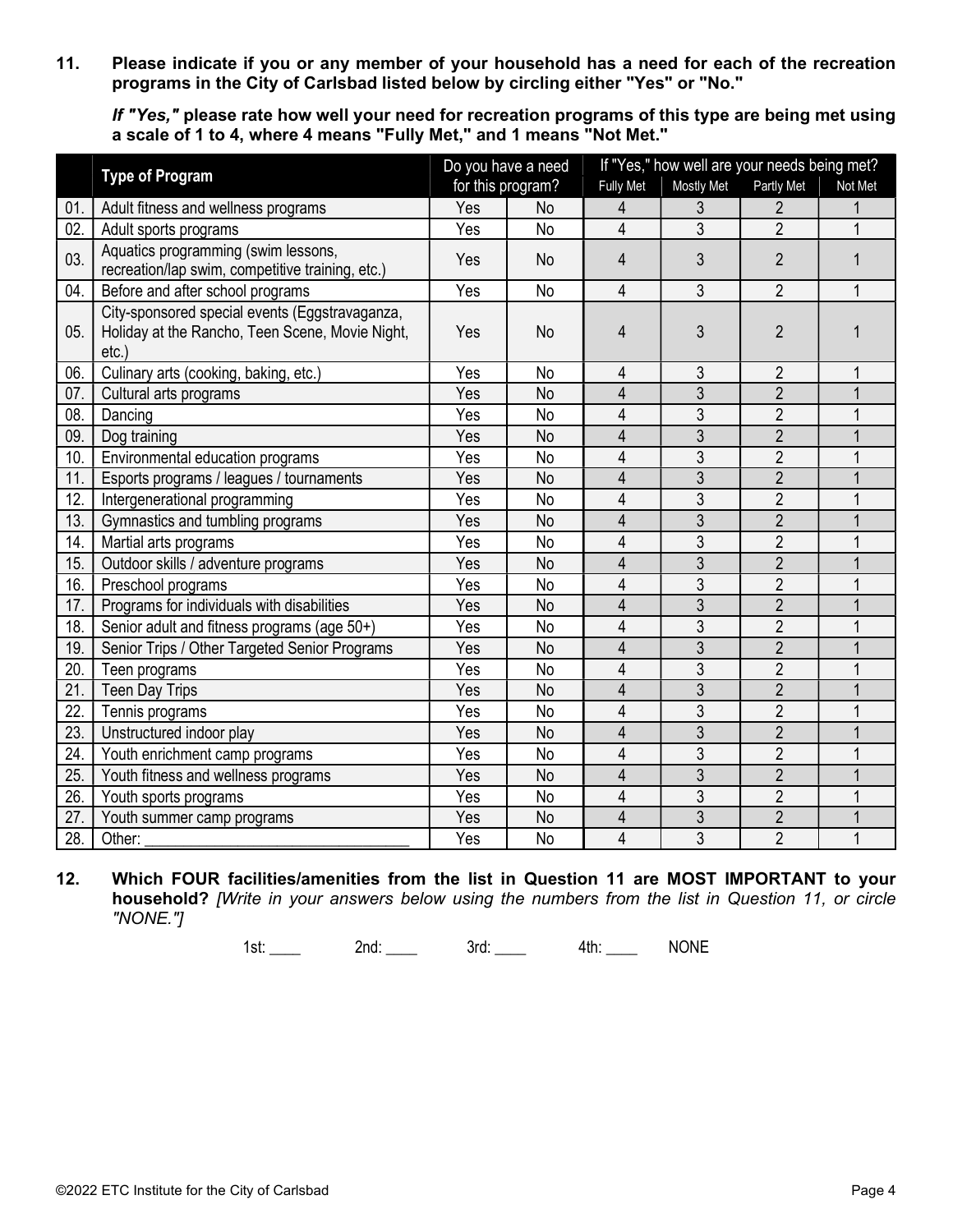13. The following is a list of actions the City of Carlsbad could take to improve the parks and recreation system. Please indicate your level of support for renovating or developing new facilities for each item by circling the corresponding number to the right.

|     | How supportive are you of having the City of Carlsbad renovate and/or develop<br>new facilities for | Very<br>Supportive | Somewhat<br>Supportive | Not Sure       | Not Supportive |
|-----|-----------------------------------------------------------------------------------------------------|--------------------|------------------------|----------------|----------------|
| 01. | Multipurpose fields.                                                                                | 4                  | 3                      | 2              |                |
| 02. | Adventure facility (rock wall, ropes course)                                                        | 4                  | 3                      | $\overline{2}$ | 1              |
| 03. | Amphitheater                                                                                        | 4                  | 3                      | $\overline{2}$ |                |
| 04. | Arena / speed soccer                                                                                | 4                  | 3                      | $\overline{2}$ |                |
| 05. | Better lighting in parks                                                                            | 4                  | 3                      | $\overline{2}$ |                |
| 06. | Bike park (pump/skills track)                                                                       | $\overline{4}$     | 3                      | $\overline{2}$ |                |
| 07. | Botanical or ornamental gardens                                                                     | 4                  | 3                      | $\overline{2}$ |                |
| 08. | Community gardens                                                                                   | 4                  | 3                      | $\overline{2}$ |                |
| 09. | Concessions                                                                                         | 4                  | 3                      | $\overline{2}$ |                |
| 10. | Conference / trade shows /training center                                                           | $\overline{4}$     | 3                      | $\overline{2}$ |                |
| 11. | Culinary arts (cooking, baking, etc.)                                                               | 4                  | 3                      | $\overline{2}$ |                |
| 12. | Cultural arts programs                                                                              | 4                  | 3                      | $\overline{2}$ |                |
| 13. | Dining/retail                                                                                       | 4                  | 3                      | $\overline{2}$ |                |
| 14. | Disc golf course                                                                                    | 4                  | $\overline{3}$         | $\overline{2}$ |                |
| 15. | Family picnic areas (covered and uncovered)                                                         | 4                  | 3                      | $\overline{2}$ |                |
| 16. | More shaded areas in parks                                                                          | $\overline{4}$     | 3                      | $\overline{2}$ |                |
| 17. | Multigenerational community center (fitness/recreation/meeting space)                               | 4                  | 3                      | $\overline{2}$ |                |
| 18. | Off-leash dog parks                                                                                 | 4                  | 3                      | $\overline{2}$ |                |
| 19. | Outdoor basketball courts                                                                           | 4                  | 3                      | $\overline{2}$ |                |
| 20. | Outdoor swimming pools                                                                              | 4                  | 3                      | $\overline{2}$ |                |
| 21. | <b>Outdoor Pickleball courts</b>                                                                    | 4                  | 3                      | $\overline{2}$ |                |
| 22. | Playground equipment                                                                                | 4                  | 3                      | $\overline{2}$ |                |
| 23. | Radio controlled aircraft/drone fields                                                              | 4                  | 3                      | $\overline{2}$ |                |
| 24. | Senior center (age 50+)                                                                             | 4                  | 3                      | $\overline{2}$ |                |
| 25. | Skateboard parks                                                                                    | 4                  | 3                      | $\overline{2}$ |                |
| 26. | Synthetic turf fields                                                                               | 4                  | 3                      | $\overline{2}$ |                |
| 27. | Teen center                                                                                         | 4                  | 3                      | $\overline{2}$ |                |
| 28. | Tennis courts                                                                                       | $\overline{4}$     | 3                      | $\overline{2}$ |                |
| 29. | Unstructured indoor play                                                                            | 4                  | 3                      | $\overline{2}$ |                |
| 30. | Youth multi-purpose fields                                                                          | 4                  | 3                      | $\overline{2}$ |                |
| 31. | Other:                                                                                              | 4                  | 3                      | $\overline{2}$ |                |

14. Which FOUR actions from the list in Question 13 would your household be MOST WILLING to fund? [Write in your answers below using the numbers from the list in Question 13, or circle "NONE."]

1st: 2nd: 2nd: 3rd: 4th: NONE

15. During the Covid-19 Pandemic (March 2020 – June 2021), what types of virtual programs/activities did you participate in? [Check ALL that apply]

- \_\_\_\_\_ (1) Virtual tours
- $(2)$  Virtual camps
- \_\_\_\_\_ (5) Virtual performing arts classes
- \_\_\_\_\_ (6) Virtual health and wellness programs
- \_\_\_\_\_ (3) Virtual arts and craft classes
- \_\_\_\_\_\_ (7) Other: \_\_\_

\_\_\_\_\_ (4) Virtual fitness classes

\_\_\_\_\_ (8) Haven't participated in virtual programs/activities